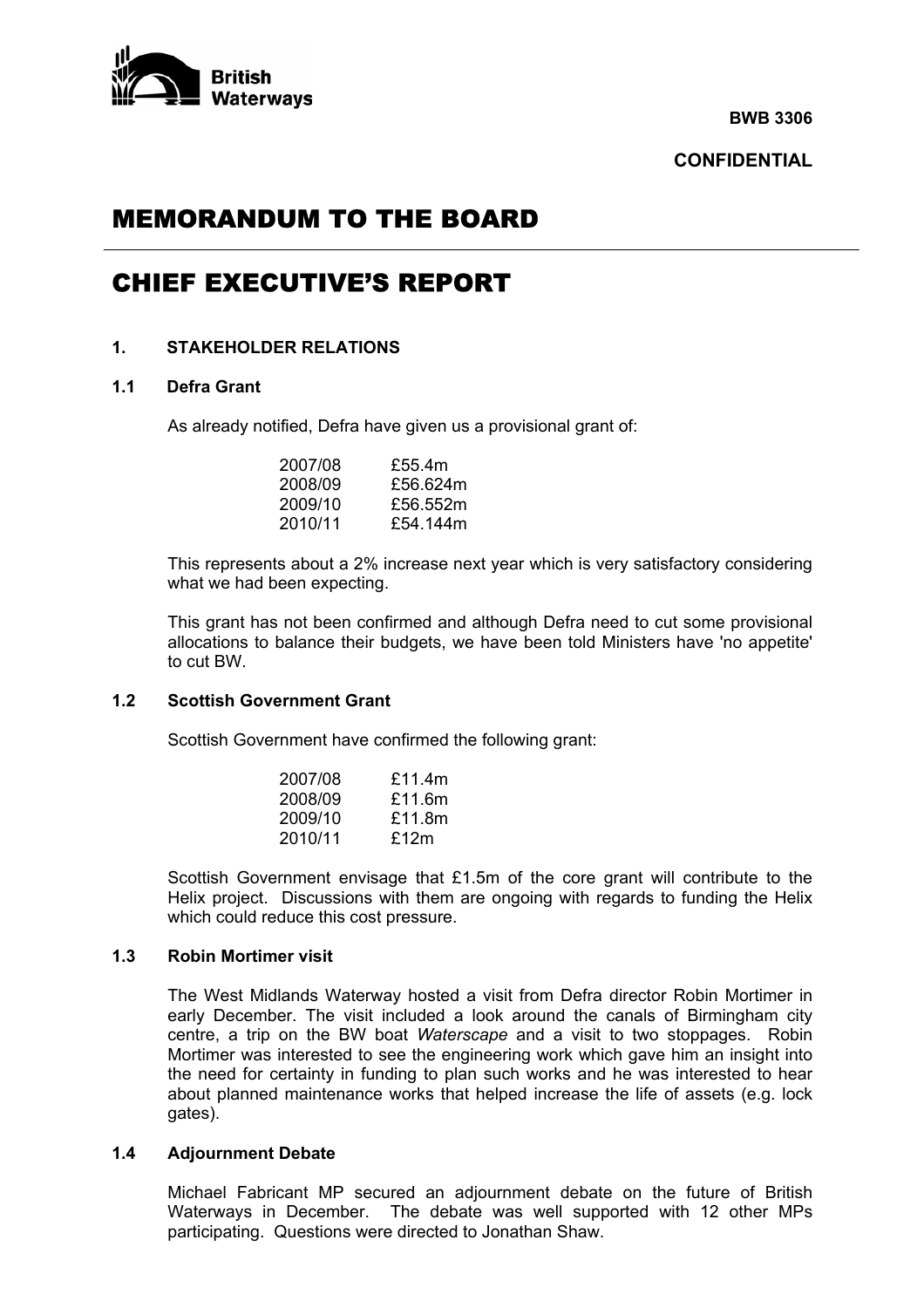No new issues were raised or information given. MPs felt the Minister equipped himself well but was left in no doubt there were a number of MPs ready and willing to cause a fuss if they felt the waterways were being under valued by government.

#### **1.5 Breach of the Monmouthshire & Brecon Canal**

We have requested a meeting with Ieuan Wyn Jones AM Deputy First Minister and Minister for Economy and Transport, Welsh Assembly Government to update on the Monmouthshire and Brecon Canal Breach. A Public Affairs plan has been prepared with support from the central External Communications team and an external funding strategy is in preparation which will include information on the value of waterways to the Welsh economy in this area.

#### **1.6 The Waterways Trust**

 The refurbished museum offer at Gloucester is scheduled to open May 2008 in a reduced footprint. The space occupied by TWT in Gloucester is planned to shrink further over the next three years. Opportunities to re-house the archive and reserve collection in appropriate conditions at Ellesmere Port are under investigation.

 In tandem with this, TWT has restructured its operation. This has involved a number of redundancies and the appointment of a museum director with commercial, operation and curatorial responsibilities. He takes up his position April 2008.

 BW has put forward Judy Niner as its fifth nominated trustee, replacing Sir Adrian Montague. Judy is an experienced fundraiser for museums now running her own business http://www.development-partners.co.uk/ Other nominated trustees are Francis Done (chairman), Christopher Coburn, Christopher Mitchell and Laurence Newman.

## **2. MARKETING & CUSTOMER SERVICE**

#### **2.1 Complaints data**



## **Number of Complaints per Quarter**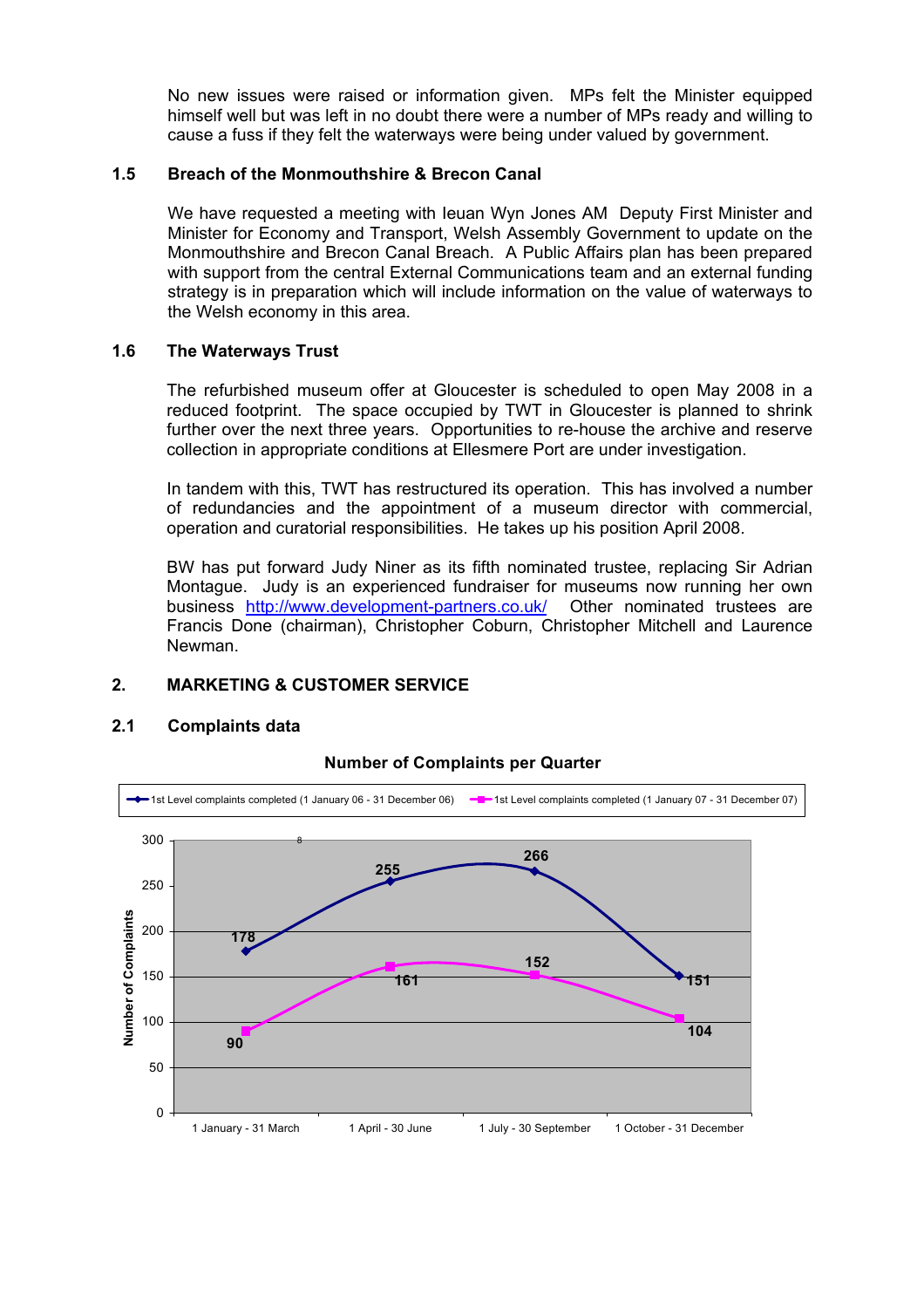

#### **Number of 2nd Level Complaints per Quarter**

## **Percentage of Complaints Moved to Level 2**



## **Waterways Ombudsman cases**

|                                                                                                                  | 2006/07 |      |      |                |      |
|------------------------------------------------------------------------------------------------------------------|---------|------|------|----------------|------|
|                                                                                                                  | Q3      | Q4   | Q1   | Q <sub>2</sub> | Q3   |
| Number of cases accepted by<br>Ombudsman                                                                         | 5       | 11   |      | 4              | 2    |
| Number of cases completed                                                                                        | 4       | 7    | 5    | 9              | 14   |
| Number of completed cases with<br>maladministration found. Includes () =<br>partial finding of maladministration | 3(1)    | 2(1) | 2(1) | 2(0)           | 8(8) |
| Complaints accepted as % of BW level<br>2 complaints                                                             | 28%     | 50%  | 29%  | 20%            | 25%  |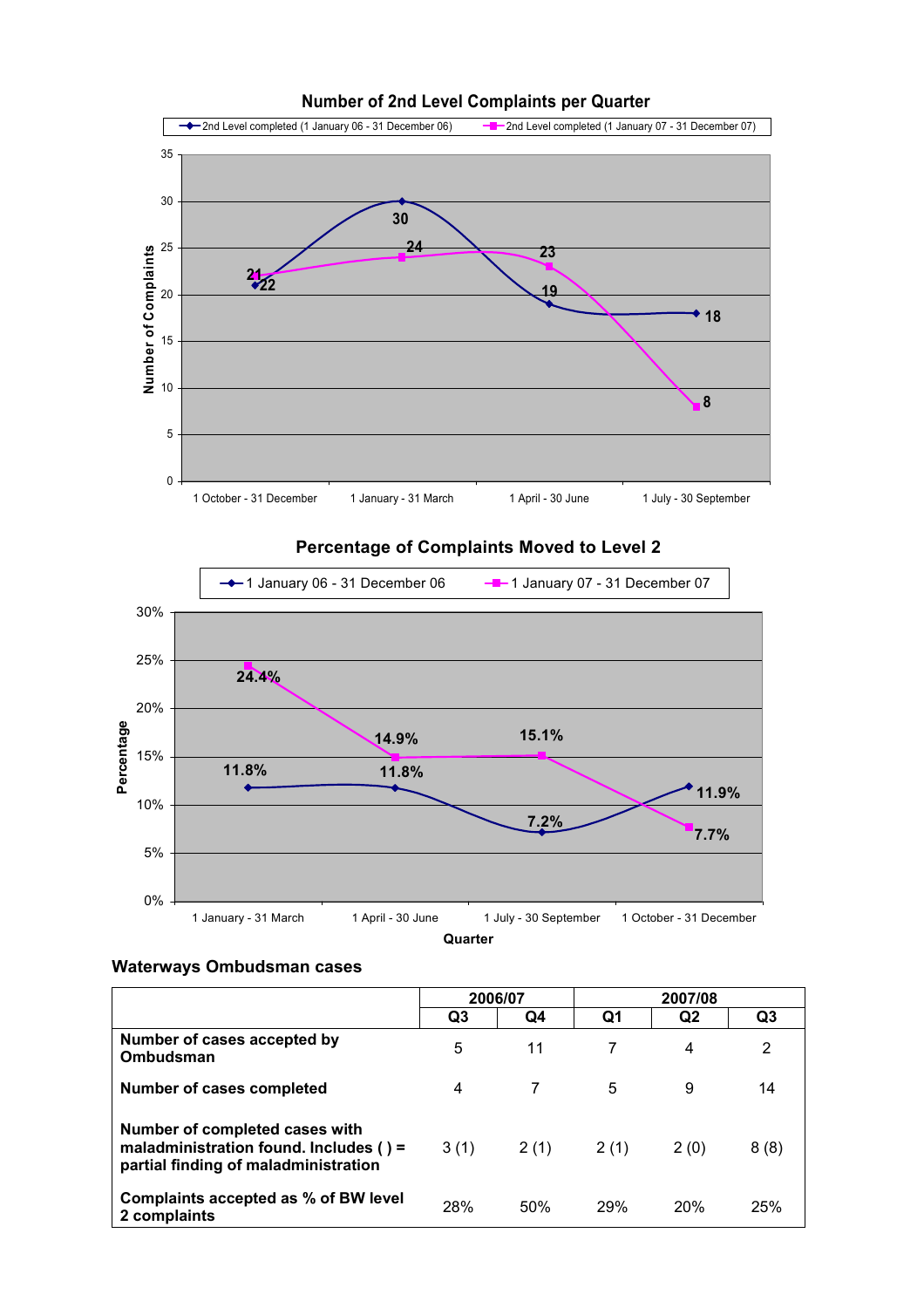## **2.2 Mooring tender trial**

 We launched the twelve month trial of allocating vacancies at our directly managed moorings by tender at the end of October 2007.

 While the service remains unpopular amongst boating user groups and the waterways press, the system is functioning as planned and we have used it to advertise 65 vacancies so far. 168 people have submitted tenders – an average of 2.5 per vacancy.

 The premium achieved compared with the current price charged to existing customers ranges from -46% to +167%, with the average currently + 16%. There were no tenders received for 16 of the vacancies and the reserve price was not met in 5 cases.

 The trial has highlighted opportunities for improving income from our moorings business, including improving speed with which vacancies are offered to the market and better space planning at our mooring sites. The vacancies that didn't attract tenders were all for berths only 12 metres long or less.

 We will begin a formal interim review in March and launch the public consultation in May

#### **3. RISK ISSUES**

#### **3.1 Rotton Park Reservoir, Birmingham**

 The Channel 4 Dispatches programme screened in December (*Britain Under Water*) included detailed reference to Rotton Park Reservoir (also known as Edgbaston Reservoir) located adjacent to Birmingham city centre. The programme speculated on the safety of the reservoir dam and highlighted that schools and nurseries would be inundated if the dam failed catastrophically. There were intense discussions with Channel 4 and local partners prior the screening, which ultimately portrayed BW in a reasonable light. The city council subsequently wrote to BW seeking reassurance about the dam safety. Contact has been made with the city in its role as a Category 1 responder under the Civil Contingencies Act to look at the risk posed by BW reservoirs in West Midlands.

## **4. STRATEGIC PEOPLE ISSUES**

#### **4.1 James Froomberg**

 James Froomberg has been appointed as a National Lottery Commissioner for a four year term, by the Secretary of State for Culture, Media and Sport.

#### **4.2 Leadership Development Programme**

 The programme continues to roll forward, with leadership behaviour diagnostics being completed for business unit general managers and senior functional heads and a total of five leadership development centres taking place during this month and February.

 Directors have completed a further stage of their team development plan and are considering their personal development requirements in light of the feedback received from their diagnostics.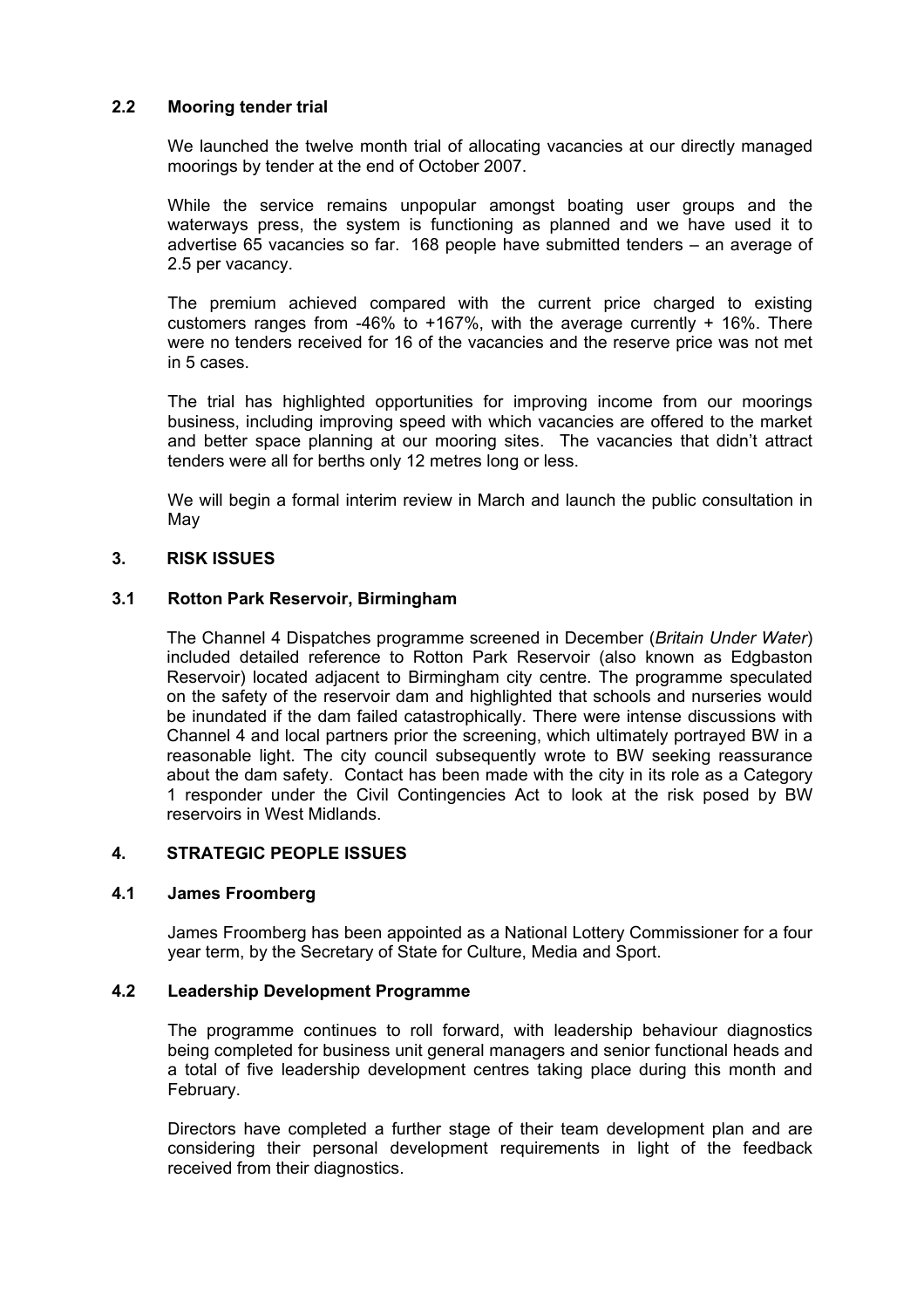## **4.3 Succession Management**

 The Nominations Committee is receiving an update report about succession management. We shall build on our established succession planning processes using the outputs of the leadership development programme and in particular the high performance behaviour model used by Centre for High Performance Development (CHPD), our leadership development partners.

#### **5. LEISURE**

#### **5.1 Tees Barrage White Water Course**

Working with One North East, Sport England, Stockton and Middlesborough Councils, YBU has developed the opportunity to secure £3.4 million to upgrade the White Water Course at the Tees Barrage. This will create one of the top white water courses in the world, attracting a wide range of customers from elite athletes to regular canoeists. Regular project meetings will be held with the Funders and work is expected to commence in late Summer once we are satisfied with the terms of the grant.

#### **5.2 Stoke Bruerne Visitor Improvements**

 South East Waterways has been awarded a £250k grant from Northamptonshire Enterprise Ltd to improve visitor facilities at Stoke Bruerne. The scope of work will include car park and toilet upgrade as well as a new dipping pond attraction. These funds have become available late in the financial year due to other NEL funded projects falling through. The deadline for completion is the end of March. Delivery of these works will be via Morrisons who are already on site undertaking much needed towpath improvements totaling £135k.

## **6. RESTORATION/REGENERATION**

#### **6.1 Cotswold Canal**

 The Board will recall that we had agreed with Stroud District Council (SDC) that they would construct the Brimscombe Port section of the canal, thereby removing between £2.5-5m of risk from BW.

 In trying to document this agreement, it has become clear that SDC will not indemnify BW for non-performance. This means that if SDC do not build out Brimscombe Port to Heritage Lottery Fund satisfaction, we are liable to HLF clawing back the whole £14m of grant from us.

 HLF have confirmed that they would be highly unlikely to do this if we had constructed our part of the canal, but they will not relinquish their right to do so.

 I do not believe we would be required to pay back grant by HLF if SDC failed to build Brimscombe although it remains a risk. What is much more likely is that we will come under great pressure from HLF and others to step in and undertake or complete Brimscombe Port.

 Given the huge cost of repairing the Monmouthshire & Brecon Canal, the uncertainty in the property market and the knock on effect on JV income, combined with our boating customers' concern about rising licence fees, I believe a decision to withdraw from this project would be widely understood, although not welcomed. There would be a very negative reaction from the Cotswold Canal Trust and SDC.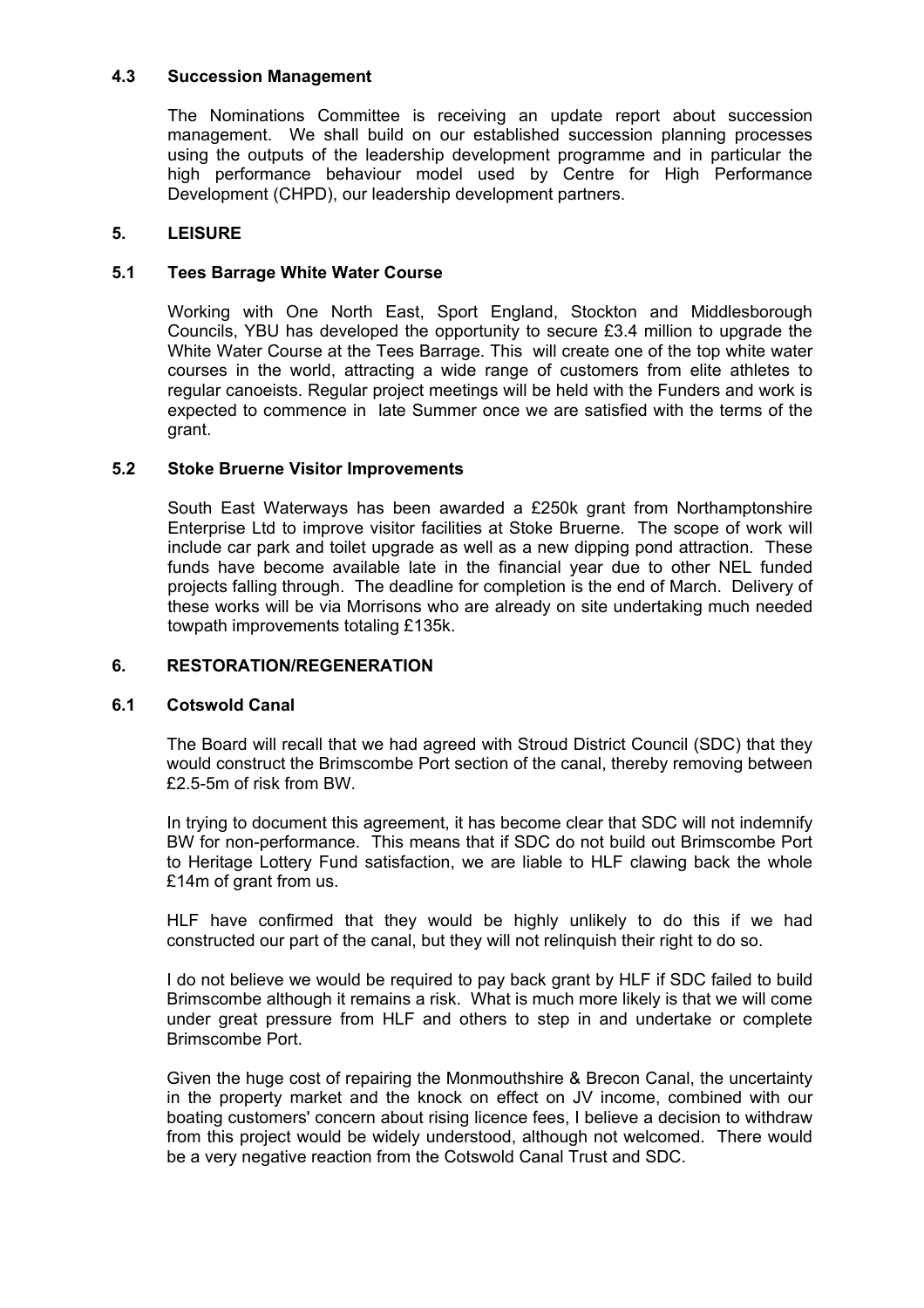We will need to handle HLF sensitively. They will be disappointed but probably relieved to have certainty one way or other. We also want to claim around £1m of costs already incurred, which they are willing and ready to do, but only if we sign the funding agreement. We will need to justify signing the agreement to get our £1m when we have no intention of completing the project.

 The Board will want to consider whether to exit from the project when discussing the outline 2008 Business Plan in the Finance Director's report.

 The Executive recommend that we do withdraw from the Cotswold Canal Restoration for the reasons given.

## **6.2 East Midlands Development Agency**

Two waterways have been successful in securing funding from EMDA.

 On the Caldon Canal, the North West Waterway will be able to deliver £600k of improvements to visitor facilities and infrastructure at Bugsworth Basin and Whaley Bridge.

 In the East Midlands, almost £800k of funding has been secured for a number of projects. The largest of these is on the Erewash Canal with £575k for improving community and visitor access. The project also involved a feasibility study into potential re-use of brownfield land at Trent Lock.

## **6.3 Heritage Lottery Fund Awards**

 In December the HLF £50m award was made to the Sustrans Connect 2 scheme following public voting on TV presentations of short listed schemes. This award will include access improvements linking the River soar and Watermead Country Park. Meetings with Leicestershire County Council (representing Sustrans) are to be held in January to agree the items going forward in the prioritised list of planned works and to agree future maintenance responsibilities. The overall value in the HLF bid for works affecting BW property in the East Midlands is approximately £450k.

 The Black Country Big Lottery £50m bid was unsuccessful in the TV telephone vote. The waterway has now taken the initiative in rallying the Black Country Consortium (the body coordinating the 4 local authorities) to revive viable aspects of the bid which are still deliverable and can provide positive benefits for the waterways.

## **6.4 Foxton HLF Update**

 Following the completion of the engineering phase of the HLF works at Foxton, all that remains is the installation of the interpretation elements and the re-grading of the inclined plane. All consents have been received for the interpretation work and the application for the plane works has been submitted from which no problems are expected. Work will commence on site in mid January and all works will be completed by the end of March. A grand opening event is planned for the weekend of June  $14<sup>th</sup>/15<sup>th</sup>$ .

## **6.5 Olympics**

#### **6.5.1 Project Summary**

 Construction work on Prescott Lock is 6 weeks behind schedule largely due to the discovery of worse than expected contamination previously reported. The costs associated with remediation have now been agreed with the contractor at £2.1m (c.80% of the contingency).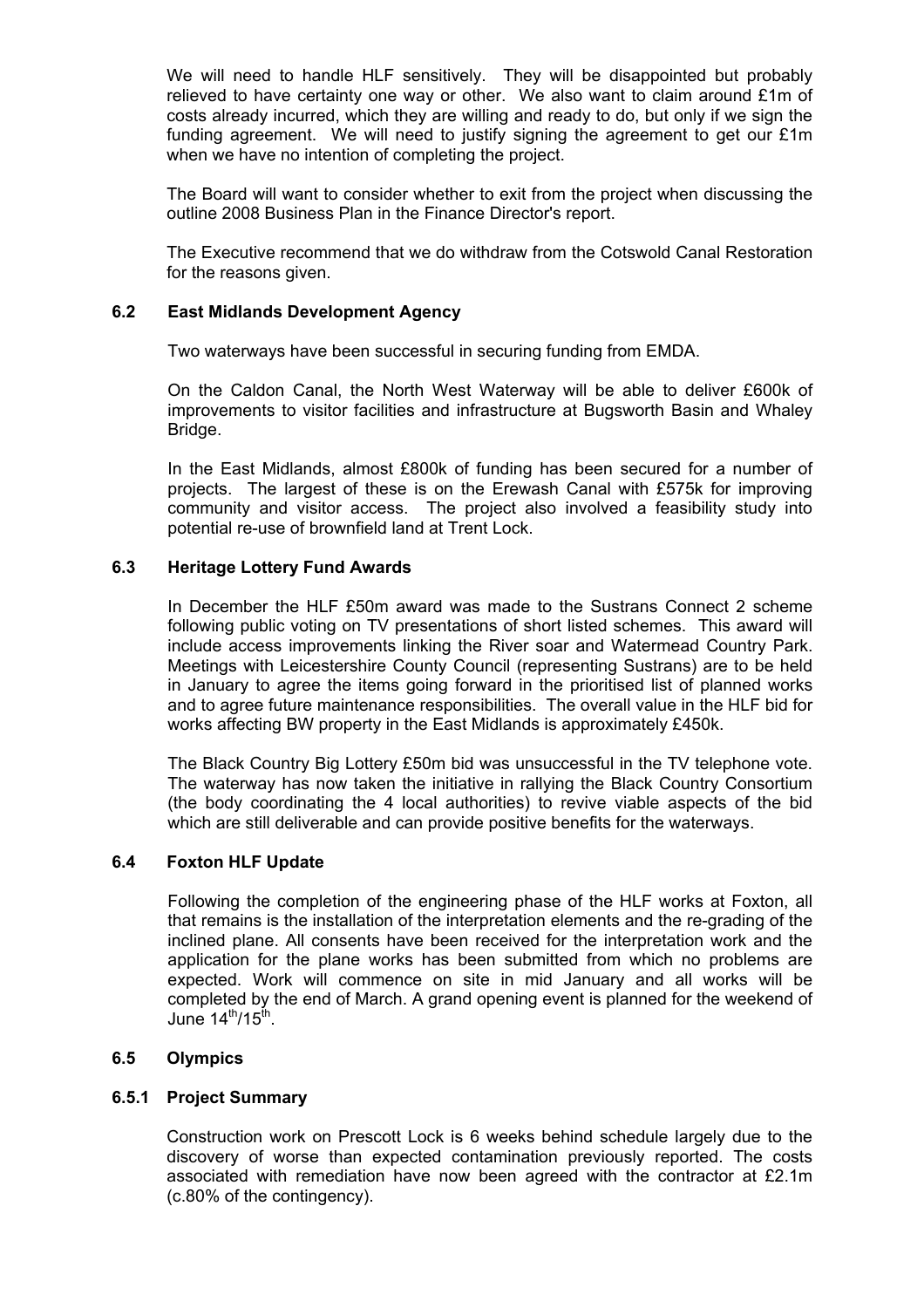Other items of work that are contributing to the pressures on the budget include: unforeseen difficulties in dealing with buried structures in Prescott Channel; sensitivities on costs for works to the 'throttle' (where Prescott Channel joins Channelsea River); the realignment of lock and; EA requirements for design modifications to Three Mills Wall Weir. These could result in additional unfunded costs of between £2.5m and £3m.

Further funding is being sought from the key funders principally the ODA. TfL. London Thames Gateway Development Corporation and the LDA. Recent reports that the LDA may receive lower than projected receipts from the Legacy land sales may impact on these discussions. BW will, subject to Board approval, contribute up to £0.5m of this cost if required.

 Additional funding has been secured from a waterside developer, Manser Homes, for £300k contribution towards the wider restoration of the Lower Lea Valley Waterways. We are continuing discussions with other developers in the area including the developers of Stratford City (Bovis Lend Lease and Westfield), Genesis Housing Association and Cleveland Estates all of which have land interests adjacent to our waterways.

 BW is contributing to the Olympic and Legacy Waterspace Masterplan which is due for completion by April 2008. However, we are concerned at the lack of progress of both this and the wider Legacy Masterplan. The Olympic Masterplan for the land use, for example, has been finalised before any proper consideration has been given to the water Masterplan. Nevertheless, we are working to influence the Legacy Planning process by working with stakeholders such as the LTGDC, London First and Lord Mawson of Bromley by Bow who is promoting the concept of developing a 'Water City' for the area.

## **6.5.2 Commercial Opportunities**

 Recent discussions have taken place with the London Organising Committee for the Olympic Games with regard to maximising opportunities associated with the Olympic Games. Proposals include the provision of floating amenities including restaurants, cafes, water buses, water taxis and corporate hospitality barges. LOCOG have given us positive assurances, however we are yet to see any evidence that they have fully grasped the opportunities for using the waterways.

 In addition to the rights already granted to the LDA to bridge the waterways, further commercial opportunities including surface water drainage rights and temporary pedestrian pontoons (acting as access walkways over the waterways) are currently being discussed.

## **6.5.3 Ancillary Works**

 Ancillary works in the Olympic Park include: infrastructure improvement to two locks (City Road Lock and Carpenters Road Lock); dredging; wharves; and river wall improvements. A BW Engineer is assisting with this work, with the post funded by the ODA.

We have estimated the cost of these works to be in the order of £6m-£7m and have sought ODA agreement to fund on the basis of BW facilitating works within our boundaries that will reduce their costs substantially. We estimate that there may be a cost saving to the ODA of up to £20m.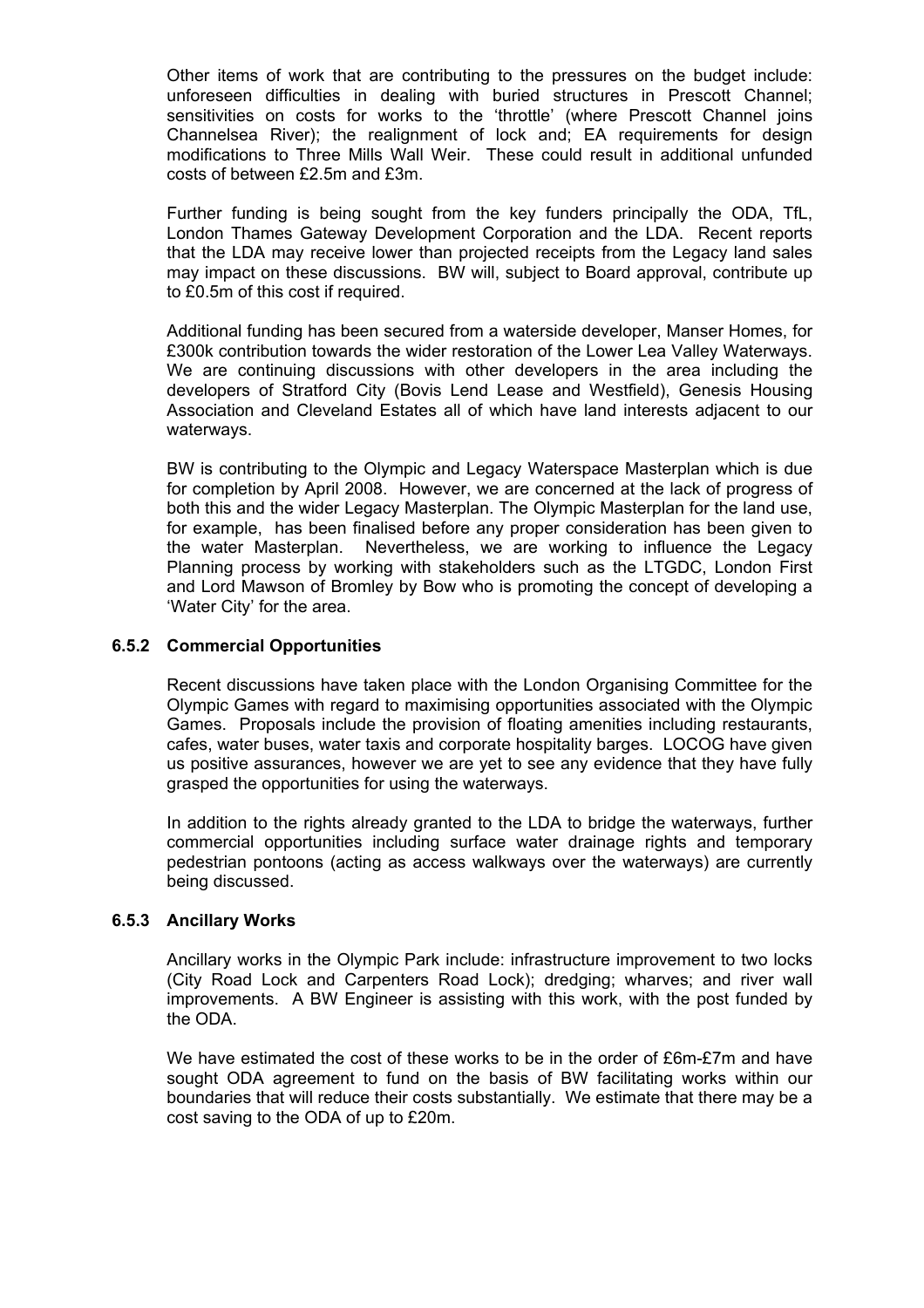## **6.5.4 Water Freight**

 The ODA has recently announced that Aggregate Industries has won the contract to supply materials to the Olympic Park. Aggregate Industries is familiar with water transport and has a fleet of 350-tonne barges, via its subsidiary AC Bennetts, which is available to service the construction of the Games.

 The ODA has recently published a booklet called 'Demolish, Dig and Design' which recognises BW's delivery role in the Games and promotes the use of the waterways for water freight. The document highlights ODA's commitment to construct the necessary infrastructure, including wharves, required for a successful water freight operation.

## **6.5.5 Water Quality**

 We have recently completed an assessment of the impact of the Lock on the water quality of the Olympic waterways. The sewage discharges from Abbey Mills Sewage Treatment Works will be eliminated when the Lock is in place. However the water quality within the newly impounded section will be affected by other sources of pollution entering the system from the north. Further mitigation, such as oxygenation, may be necessary to alleviate this impact. This work is being developed in partnership with Defra's Olympic Measures Group which is chaired by the EA. Other partners include the GLA, Thames Water and London Boroughs.

## **6.5.6 Regeneration of the Lower Lee Valley**

 BW and the ODA have commissioned a study to investigate viability of an Olympic passenger service by water. There is a potential to work with TfL to combine a proposed waterside hydrogen fuelling station to service both buses and boats, thereby enabling the development of hydrogen fuel cell boats for both the Games and Legacy.

 The LTGDC has announced a funding package of £38m towards the regeneration of the Lea River Park. We have helped develop a 'blueprint' for the Park with their contracted design consultant,  $5<sup>th</sup>$  Studio. This funding package available over the next 3 years is essential to help deliver the original aspirations put forward by BW and the other Defra agencies regarding the improvement of open space, water quality and natural bio-diversity of the lower Lea valley.

 It is pleasing to note that Tom Russell, previously CEO of New East Manchester, has been appointed by the LDA to oversee their Olympic Legacy strategy. It is hoped that this will give the LDA greater focus and direction as the key Legacy client. BW will be seeking early meeting with Tom, who we know through Isis and James Froomberg, to discuss mutual areas of interest and activity.

## **7. PROPERTY**

## **7.1 Aylesbury Town Centre Development**

Prolonged negotiations between Aylesbury Vale District Council (AVDC) and Aylesbury Canal Society (ACS) on relocation from their town centre basin location to an edge of town purpose built facility (Circus Fields) continue to be a major sticking point for progress. AVDC are shortly to enact a break clause in the ACS lease and follow up with the issue of CPO proceedings. BW South East continues to be fully supportive of AVDC's position in this important scheme.

ISIS are still hopeful to be appointed the preferred developer for the scheme.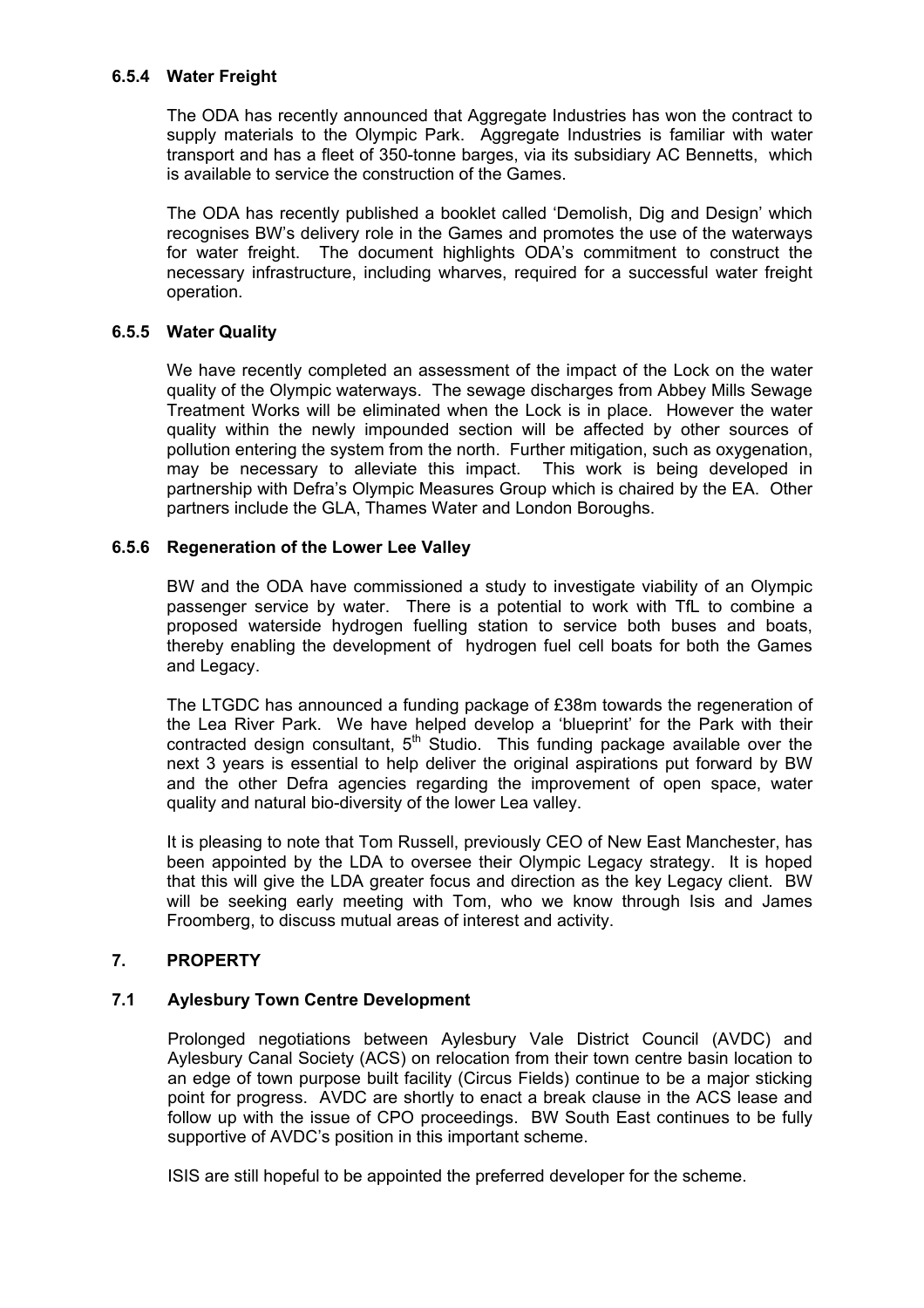## **7.2 Jericho**

Planning permission for Springs Jericho development was refused by the planning committee on 11<sup>th</sup> December. The 4 reasons for refusal revolve around not a high enough percentage of affordable housing (only 33%-Oxford City Council want 50%), poor use of resources and energy efficiency, lack of clarity and a legal agreement around contributions to Oxfordshire CC and the absence of a legal agreement to secure the land for a community centre.

The debate about adequacy of replacement boat repair berth was not cited as a reason for refusal.

## **7.3 Water Space Strategy**

British Waterways has appointed Sir Terry Farrell to undertake the design of a water space strategy for the Docklands area. This work builds on previous work undertaken in house by BW and will result in a broad strategy document for adoption or recognition by the local authority and adjacent developers to inform on the future development of the docks and use of the water space. A synopsis of the initial thoughts is currently on display at New London Architecture.

## **7.4 Masthouse Terrace Pier, River Thames**

Refurbishment of Masthouse Terrace Pier commenced on  $7<sup>th</sup>$  January. This is a £500,000 project funded by British Waterways (£100k) and Transport for London (£400k). On completion of the works, the pier will be fit to be used for the next 15 years and will provide a bus stop for the Riverbus service from which BW will derive an annual income along with the ability to use the improved facility for other vessels. The works will ensure that access to the pier from the water is DDA compliant and will also provide enhanced security via a CCTV link along with real time Riverbus schedules and a passenger information link to the TfL control room.

## **8. CORE WATERWAY**

## **8.1 Beaver Re-introduction in Scotland**

 BW was consulted, at short notice, over plans to re-introduce beavers into Knapdale, Argyll, adjacent to the Crinan Canal. At the consultation meeting on 19 October 2007, it was stated that a licence application for the re-introduction was expected to be submitted prior to Christmas 2007.

 Our concerns are that the consultation period is short and there is a significant lack of comprehensive documentation outlining the main issues, including an assessment of the risks to all potentially affected parties. We have recommended that an Environmental Impact Assessment style approach should be taken to the project.

 Our letter opposed the proposal in its current form and has said that if the licence application is submitted, we would be forced to take the strongest measures available to oppose the reintroduction. A more thorough consultation including the impacts relating to the operation of the Crinan Canal is requested prior to the proposed re-introduction.

 We have now learnt that the Scottish Wildlife Trust and the Royal Zoological Society of Scotland have submitted the licence application to Scottish Government.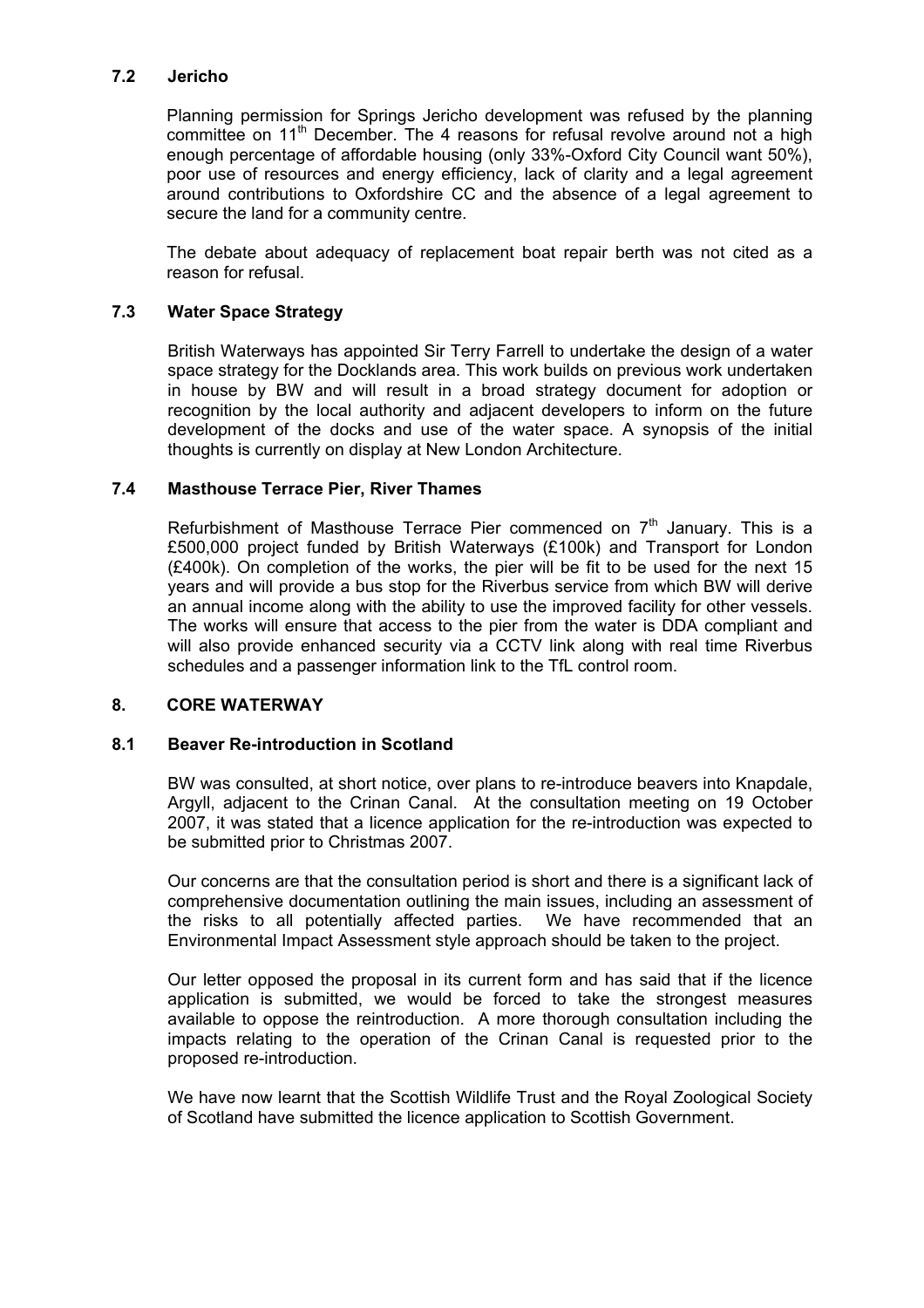## **8.2 Marple Retaining Wall**

 Following its collapse in February 2006, United Utilities admitted liability for the repairs. The project is now completed on site. United Utilities then wrote to us to suggest that a further drain discovered during the works, and not within their ownership, was responsible for the collapse. The North West Business Unit, in consultation with our legal department, has sent a robust response threatening legal action. They have recently written back again refuting the claim. A way forward has been agreed with our legal department which may require mediation with United Utilities.

## **8.3 Mannox Claim – Rochdale Canal**

 After over 12 months of legal negotiations, the North West Business Unit has successfully secured a £400k compensation payment from Manchester City Council in respect of the Council's failure to provide information on the contamination of the silt within the canal bed under their contract during the restoration of the Rochdale Canal. Continued contamination on this site has also been highlighted during a recent external environmental review and the Business Unit is working with Manchester City Council colleagues to look at how this can be prevented.

## **8.4 Standedge Tunnel Operations**

Further gas testing took place in the tunnel on  $14<sup>th</sup>$  November. The results of these tests, and those which took place in September, showed the risks from emissions to be minimal This had led us to consider whether boats could be piloted through the tunnel individually, by qualified BW staff, rather than towed through by a tug. It is intended that such a piloted operation will be tested, in a low-key manner, during the 2008 season. Following consultation with Shire Cruisers, it has been agreed that boats booking tunnel passage from their fleet will be used for this trial. Consultation with the "Standedge Supporters Group" will continue.

## **8.5 Bingley 3 Rise**

 Work to replace gates revealed a void in the lock floor where timber had rotted, necessitating a one week extension to the stoppage. Planners allowed the void in the Grade II structure to be filled with concrete, and the timber floor had to be replaced. As much of the original material as possible was retained, and the team worked hard to ensure the lock could be re-watered in time for the Christmas break.

## **8.6 Kennet & Avon – Refuse Collection**

 We continue to experience major problems with BIFFA regarding refuse collection on the Kennet & Avon Canal. This has been ongoing for many months, despite several interventions, and we are now moving towards a new supplier. It is disappointing that the national contractor is unable to guarantee the service level.

## **8.7 Wheaton Aston Embankment**

 A principal inspection in October 2007 identified serious badger activity on the offside embankment at Wheaton Aston on the Shropshire Union Canal near Market Drayton. There is a risk of embankment failure and as a result we have undertaken temporary works to raise the freeboard on the offside bank and have increased our inspection regime to daily. The consequence of failure is low as the area is farmland. Natural England are working with us and are ready to issue the required permissions for work, however badger exclusion work cannot commence until early summer (once the young have emerged). We are planning for a reinstatement project for the winter of 2008. This highlights the ongoing risk of badger activity in embankments.